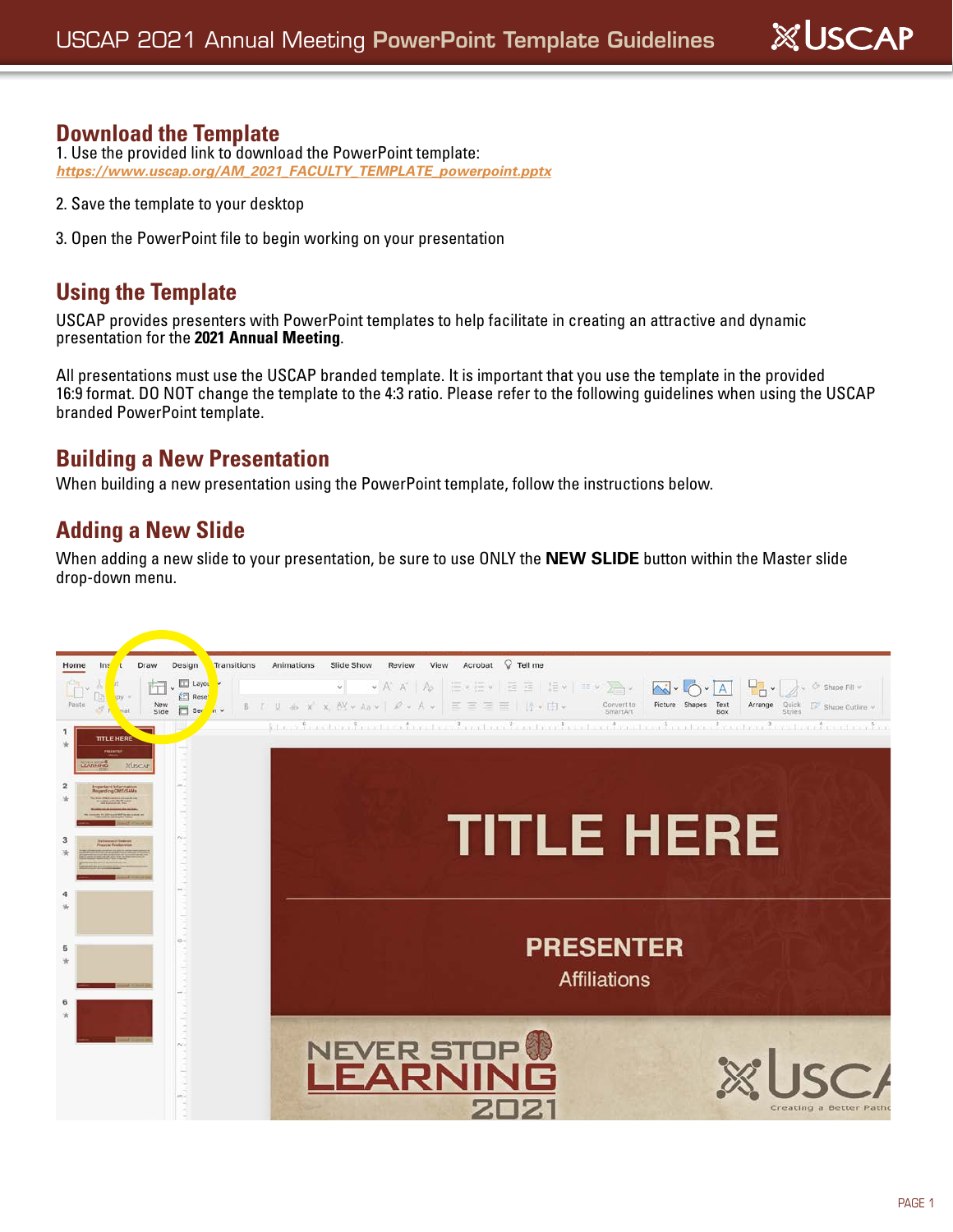Clicking this option will bring up a thumbnail view of all the specific slides created for your presentation. Select the slide that is appropriate for your content, whether it is a Title slide, content with bullet points or a simple photo - thumbnails are named accordingly.



#### **Fonts**

A single font has been established for use within the template. This font is Arial. If you choose to use another font, USCAP urges the use of only sans-serif fonts (such as Helvetica) to maintain not only continuity, but readability as well.

## **Colors**

It is best to use colors that are within the template design. If you choose colors to highlight examples or text, be sure to choose a color that is readable and use that color consistently throughout your presentation for continuity.

**XUSCAP**